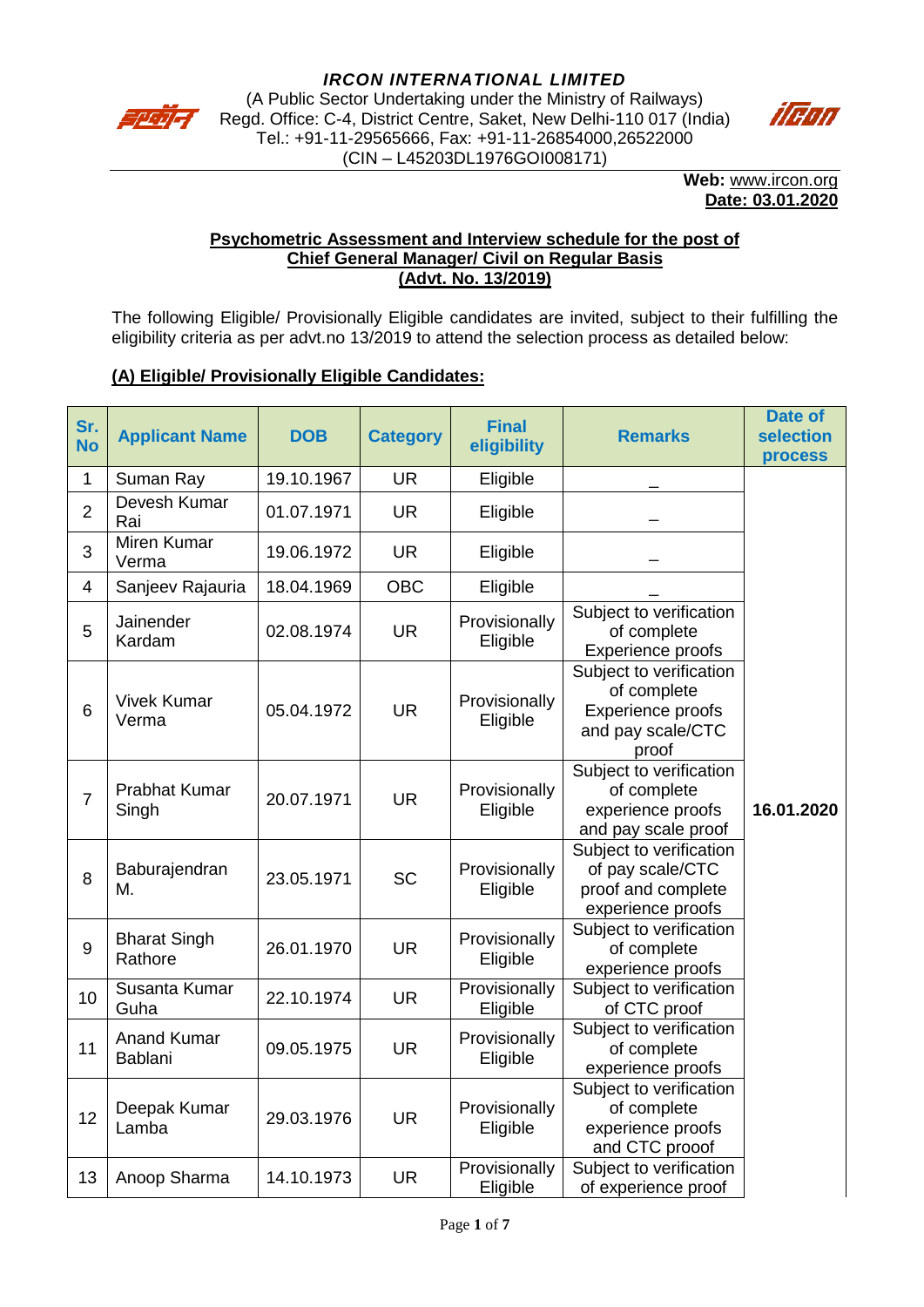|    |                         |            |            |                           | of present                 |                      |            |
|----|-------------------------|------------|------------|---------------------------|----------------------------|----------------------|------------|
|    |                         |            |            |                           | organization.              |                      |            |
|    |                         |            |            |                           | Subject to verification    |                      |            |
| 14 | Datla Srinivasa         | 15.01.1970 | <b>UR</b>  | Provisionally             | of experience proof        |                      |            |
|    | Raju                    |            |            | Eligible                  | of present                 |                      |            |
|    |                         |            |            |                           | organization               |                      |            |
|    |                         |            |            | Provisionally             | Subject to verification    |                      |            |
| 15 | Sanjay Banga            | 28.06.1970 | <b>UR</b>  | Eligible                  | of complete                |                      |            |
|    |                         |            |            |                           | experience proofs          |                      |            |
|    | <b>Ritesh</b>           |            |            |                           | Subject to verification    |                      |            |
| 16 | Chandrashekhar          | 25.04.1973 | <b>UR</b>  | Provisionally             | of EQ documents            |                      |            |
|    | Tiwari                  |            |            | Eligible                  | and complete               | 16.01.2020           |            |
|    |                         |            |            |                           | experience proofs          |                      |            |
|    |                         |            |            |                           | Subject to verification    |                      |            |
| 17 | Bommakanti              | 07.07.1969 | <b>UR</b>  | Provisionally             | of complete                |                      |            |
|    | V.K.Lalith Kumar        |            |            | Eligible                  | experience proofs          |                      |            |
|    |                         |            |            |                           | and pay scale proof        |                      |            |
|    |                         |            |            | Provisionally             | Subject to verification    |                      |            |
| 18 | Navin Kumar Jha         | 03.01.1974 | <b>UR</b>  | Eligible                  | of complete                |                      |            |
|    |                         |            |            |                           | experience proofs          |                      |            |
|    |                         |            |            | Provisionally             | Subject to verification    |                      |            |
| 19 | Aman Jaiswal            | 02.07.1968 | <b>UR</b>  |                           | of complete                |                      |            |
|    |                         |            |            | Eligible                  | experience proofs          |                      |            |
|    |                         |            |            |                           | Subject to verification    |                      |            |
|    |                         |            | <b>UR</b>  | Provisionally<br>Eligible | of complete                |                      |            |
| 20 | <b>B.</b> Senthil Kumar | 17.10.1968 |            |                           | experience proofs          |                      |            |
|    |                         |            |            |                           | and pay scale proof        |                      |            |
|    |                         |            |            |                           | Subject to verification    |                      |            |
|    | Pradip Kumar            |            | <b>UR</b>  | Provisionally<br>Eligible | of complete                |                      |            |
| 21 | Shrivastava             | 15.02.1971 |            |                           | experience proofs          |                      |            |
|    |                         |            |            |                           | and pay scale proof        |                      |            |
|    |                         |            |            |                           | Subject to verification    |                      |            |
| 22 | Rajeev Sharma           | 28.09.1969 | <b>UR</b>  | Provisionally             | of complete                |                      |            |
|    |                         |            |            | Eligible                  | experience proofs          |                      |            |
|    |                         |            |            |                           | Subject to verification    |                      |            |
|    | Manas<br>Choudhary      | 05.06.1975 | <b>UR</b>  |                           | of experience prooof       |                      |            |
| 23 |                         |            |            | Provisionally             | of present                 |                      |            |
|    |                         |            |            |                           | Eligible                   | organization and pay | 17.01.2020 |
|    |                         |            |            |                           | scale proof                |                      |            |
|    |                         |            |            |                           | Subject to verification    |                      |            |
|    |                         |            |            |                           | of complete                |                      |            |
|    | Masood Ahmad            |            |            | Provisionally             | experience proofs,         |                      |            |
| 24 | Najar                   | 26.01.1968 | <b>OBC</b> | Eligible                  | <b>EQ</b> certificates and |                      |            |
|    |                         |            |            |                           | latest OBC                 |                      |            |
|    |                         |            |            |                           | certificate.               |                      |            |
|    | Sanjeet Kumar           |            |            | Provisionally             | Subject to verification    |                      |            |
| 25 | Pandey                  | 20.03.1971 | <b>UR</b>  | Eligible                  | of CTC proof               |                      |            |
|    |                         |            |            |                           | Subject to verification    |                      |            |
|    |                         |            |            |                           | of experience proof        |                      |            |
|    |                         |            |            | Provisionally             | of present company,        |                      |            |
| 26 | Nagendra Kumar          |            | 31.08.1969 | <b>OBC</b>                | Eligible                   | EQ certificates and  |            |
|    |                         |            |            |                           | latest OBC                 |                      |            |
|    |                         |            |            |                           | certificate.               |                      |            |
|    |                         |            | <b>UR</b>  | Provisionally             | Subject to verification    |                      |            |
| 27 | Akash Majumder          | 25.10.1967 |            |                           | of complete                |                      |            |
|    |                         |            |            |                           | Eligible                   | experience proofs    |            |
|    |                         |            |            |                           |                            |                      |            |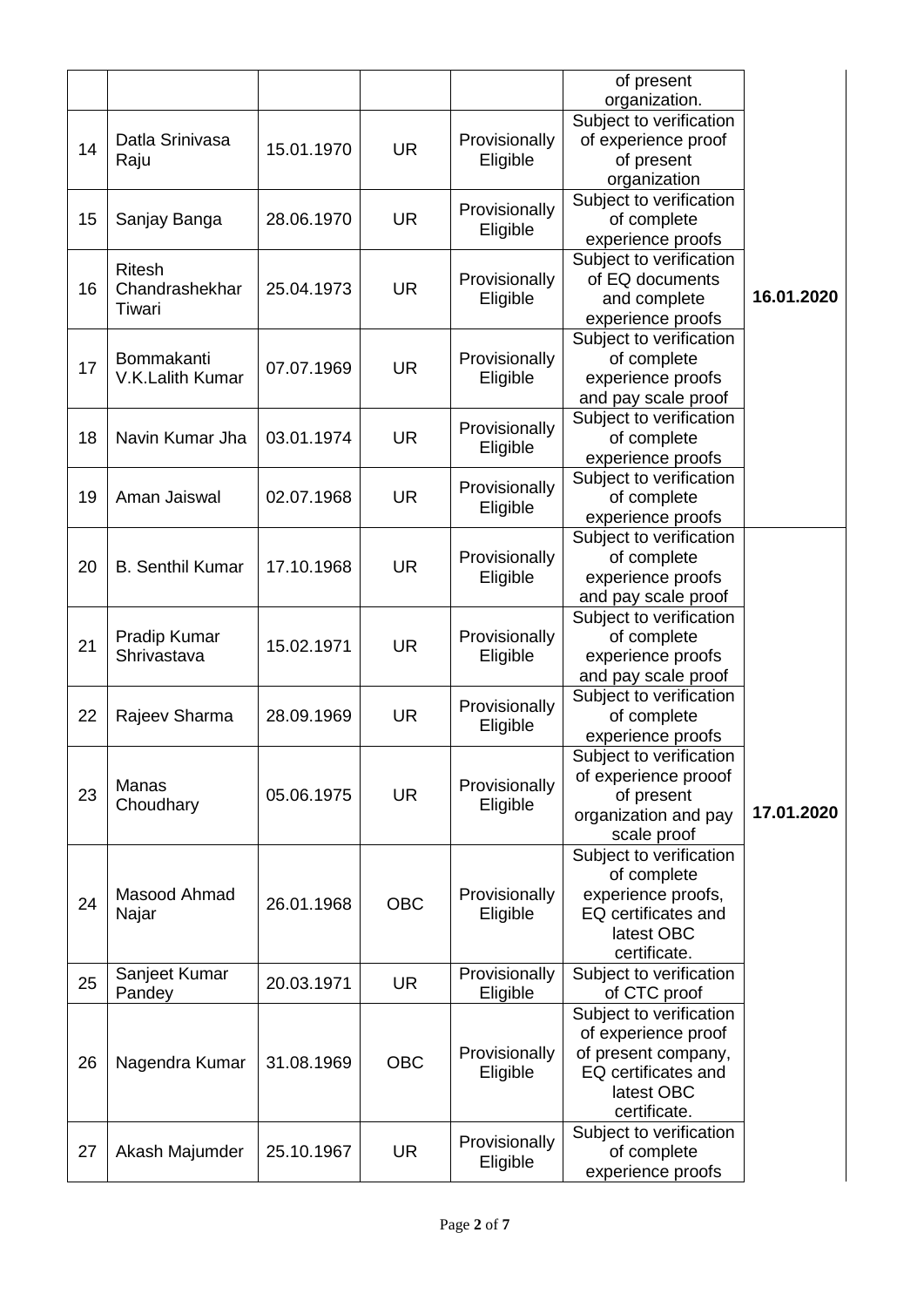| 28 | Ajay Kumar                    | 10.04.1975 | <b>UR</b>  | Provisionally<br>Eligible | Subject to verification<br>of complete<br>experience proofs<br>and pay scale proof                               |            |
|----|-------------------------------|------------|------------|---------------------------|------------------------------------------------------------------------------------------------------------------|------------|
| 29 | Subodh Kumar                  | 25.03.1972 | <b>UR</b>  | Provisionally<br>Eligible | Subject to verification<br>of complete<br>experience proofs                                                      |            |
| 30 | Venkatachalam<br>Ravichandran | 02.06.1966 | <b>OBC</b> | Provisionally<br>Eligible | Subject to verification<br>of complete<br>experience proofs<br>and latest OBC<br>certificate in proper<br>format |            |
| 31 | Sunil Pankaj                  | 01.11.1969 | <b>UR</b>  | Provisionally<br>Eligible | Subject to verification<br>of experience proof<br>of present<br>organization                                     |            |
| 32 | Abhay Pratap<br>Singh         | 01.01.1976 | <b>UR</b>  | Provisionally<br>Eligible | Subject to verification<br>of experience proof<br>of present<br>organization                                     |            |
| 33 | Harendra Kumar                | 06.10.1969 | <b>UR</b>  | Provisionally<br>Eligible | Subject to verification<br>of experience proof<br>of present<br>organization                                     |            |
| 34 | Dipankar Mitra                | 25.05.1970 | <b>UR</b>  | Provisionally<br>Eligible | Subject to verification<br>of DoB proof, EQ<br>certificates and<br>complete experience<br>proofs                 | 17.01.2020 |
| 35 | Ajay Pal Singh                | 10.10.1967 | <b>UR</b>  | Provisionally<br>Eligible | Subject to verification<br>of experience<br>certificate & CTC in<br>present organization                         |            |
| 36 | Atul Bhargava                 | 13.01.1969 | <b>UR</b>  | Provisionally<br>Eligible | Subject to verification<br>of EQ certificates                                                                    |            |
| 37 | <b>Shankar Dey</b>            | 27.07.1974 | <b>UR</b>  | Provisionally<br>Eligible | Subject to verification<br>of experience proof<br>of present company                                             |            |
| 38 | Malay Dasgupta                | 21.08.1970 | <b>UR</b>  | Provisionally<br>Eligible | Subject to verification<br>of complete<br>experience proofs                                                      |            |
|    |                               |            |            |                           |                                                                                                                  |            |

# **(B) Schedule of Document Verification, Psychometric Assessment and Interview:**

| <b>Post</b>                               | No. of eligible/<br>prov. eligible<br>candidates | <b>Schedule of Document verification,</b><br><b>Psychometric Assessment and Interview</b>                                                                                                       | <b>Venue</b>                                                                                     |
|-------------------------------------------|--------------------------------------------------|-------------------------------------------------------------------------------------------------------------------------------------------------------------------------------------------------|--------------------------------------------------------------------------------------------------|
| <b>Chief General</b><br>Manager/<br>Civil | 38                                               | From 8.00 A.M. on 16 & 17 January, 2020<br>(Thu and Fri) as mentioned below:<br>1. Sl. No. 1 to 19 as per table (A) on<br>16.01.2020<br>2. Sl. No. 20 to 38 as per table $(A)$ on<br>17.01.2020 | <b>IRCON</b><br><b>INTERNATIONAL</b><br>LTD, C- 4 District<br>Centre Saket, New<br>Delhi, 110017 |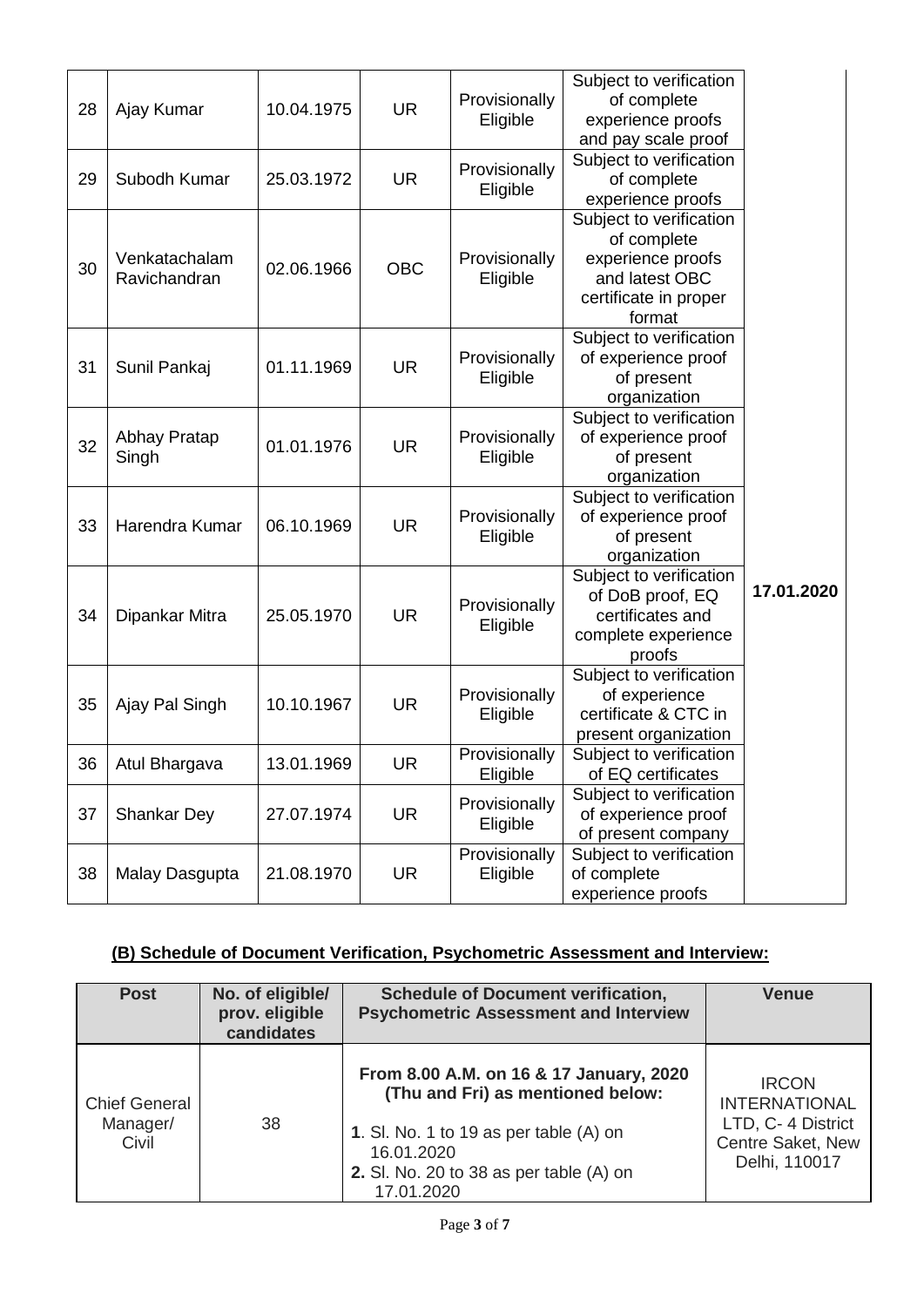### **Note: Psychometric Assessment Test will start as sharp 08:00 am on both the days and no candidate will be entertained after 8:00 am for the selection process.**

# **(C) Ineligible Candidates:**

| <b>Sr. No</b>  | <b>Applicant Name</b>          | <b>DOB</b> | <b>Category</b> | <b>Final eligibility</b> | <b>Remarks</b>                                                                            |
|----------------|--------------------------------|------------|-----------------|--------------------------|-------------------------------------------------------------------------------------------|
| 1              | Vinay Kumar Singh              | 19.04.1970 | UR.             | Ineligible               | Not fulfilling CTC<br>criteria                                                            |
| $\overline{2}$ | Yogendra Singh<br>Chauhan      | 31.10.1971 | <b>UR</b>       | Ineligible               | Not fulfilling pay<br>scale criteria                                                      |
| 3              | Sumanth Kumar<br>Bandaru       | 14.10.1977 | <b>UR</b>       | Ineligible               | Not working in Govt.<br>sector or private<br>sector organization<br>as mentioned in advt. |
| $\overline{4}$ | <b>Kunwar Sushil Bhatt</b>     | 08.12.1972 | <b>UR</b>       | Ineligible               | Not possessing<br>relevant qualification<br>as prescribed in<br>advertisement             |
| 5              | Mohan Singh                    | 04.03.1969 | <b>UR</b>       | Ineligible               | Not fulfilling pay<br>scale criteria                                                      |
| 6              | Surinder Pal Singh             | 25.01.1965 | Sikh            | Ineligible               | Not fulfilling pay<br>scale criteria                                                      |
| $\overline{7}$ | Ashis Kumar<br>Mukherjee       | 02.12.1964 | <b>UR</b>       | Ineligible               | Not fulfilling pay<br>scale/CTC criteria                                                  |
| 8              | <b>Praveen Prasad</b><br>Sinha | 01.01.1964 | <b>UR</b>       | Ineligible               | Not fulfilling<br><b>Qualification criteria</b>                                           |
| 9              | Santosh Deodhar                | 06.02.1968 | <b>UR</b>       | Ineligible               | Not working in Govt.<br>sector or private<br>sector organization<br>as mentioned in advt. |
| 10             | Sikamani Kalyana<br>Raman Iyer | 13.06.1969 | <b>UR</b>       | Ineligible               | Not possessing<br>relevant experience                                                     |
| 11             | Sanjay Kumar                   | 07.01.1971 | <b>UR</b>       | Ineligible               | Not fulfilling pay<br>scale criteria                                                      |
| 12             | Shahab Ali                     | 21.08.1973 | <b>UR</b>       | Ineligible               | Not fulfilling CTC<br>criteria                                                            |
| 13             | Ajay Maidasani                 | 15.07.1974 | <b>UR</b>       | Ineligible               | Not fulfilling pay<br>scale criteria                                                      |
| 14             | <b>Bhaskar</b><br>Bhattacharya | 14.03.1973 | <b>UR</b>       | Ineligible               | Not fufilling post<br>qualification<br>experience criteria                                |
| 15             | Sankalp Suresh<br>Khare        | 14.08.1978 | <b>UR</b>       | Ineligible               | Not fulfilling<br>Experience and pay<br>scale/CTC criteria                                |
| 16             | Vikram Ravuru                  | 05.12.1976 | UR.             | Ineligible               | Not fulfilling pay<br>scale criteria                                                      |
| 17             | Chellapilla SRC<br>Murty       | 03.06.1969 | Nil             | Ineligible               | Not possessing<br>relevant experience                                                     |
| 18             | Ramesh Kumar                   | 29.06.1966 | UR              | Ineligible               | Not fulfilling pay<br>scale/CTC criteria                                                  |
| 19             | Sanatan Ghosh                  | 11.01.1969 | <b>UR</b>       | Ineligible               | Not fulfilling pay<br>scale criteria                                                      |
| 20             | Santosh Kumar S<br>Chandan     | 18.01.1975 | <b>UR</b>       | Ineligible               | Not working in Govt.<br>sector or private<br>sector organization<br>as mentioned in advt. |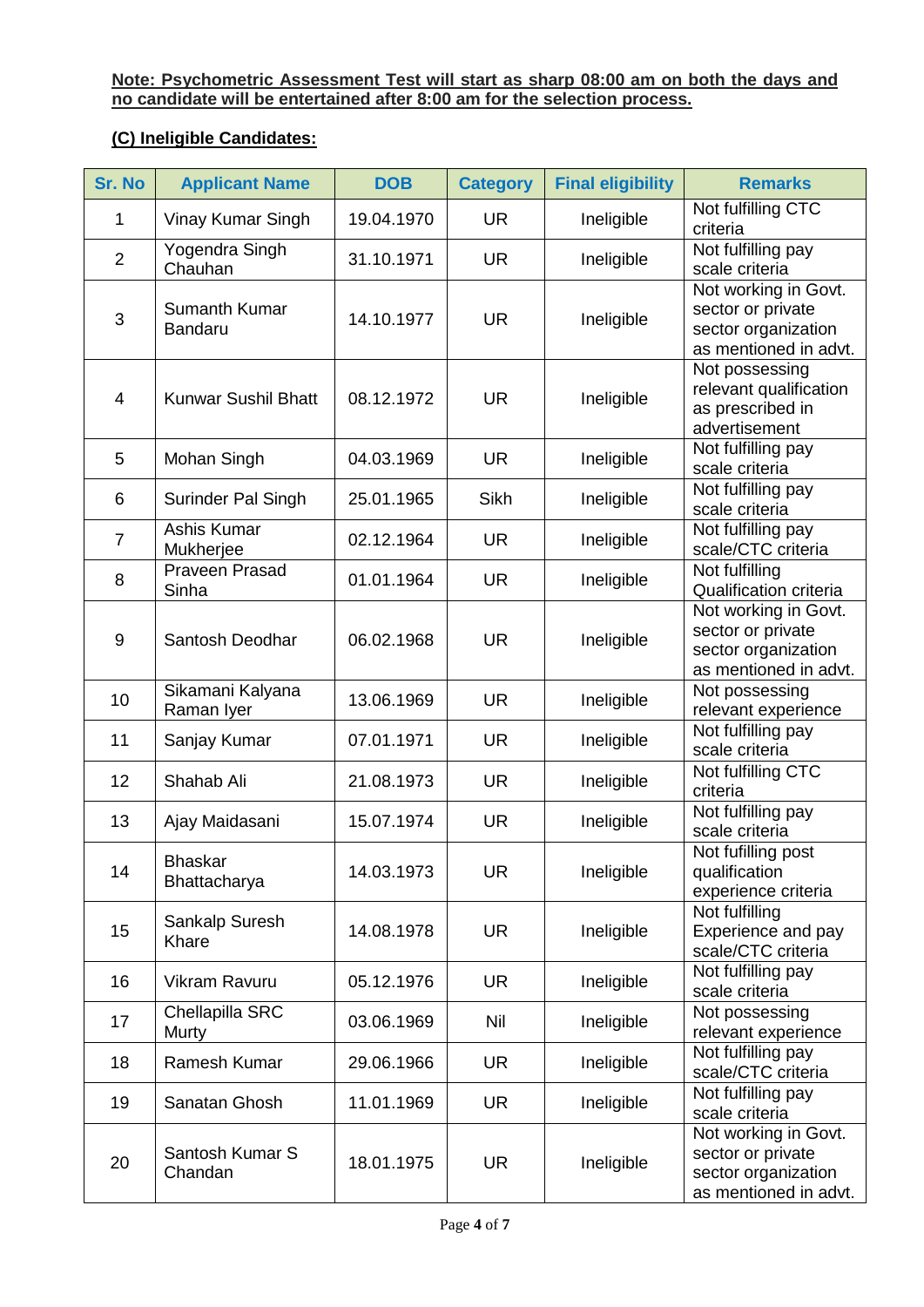| 21 | <b>Amritesh Sinha</b>                 | 17.09.1972 | <b>UR</b>  | Ineligible | Not fulfilling pay<br>scale criteria                                                                    |
|----|---------------------------------------|------------|------------|------------|---------------------------------------------------------------------------------------------------------|
| 22 | Pawan Kumar<br>Singhal                | 02.07.1970 | <b>UR</b>  | Ineligible | Not fulfilling pay<br>scale criteria                                                                    |
| 23 | <b>Hitesh Kumar</b>                   | 15.08.1974 | <b>UR</b>  | Ineligible | Not possessing<br>relevant experience                                                                   |
| 24 | Dinesh P. Purushe                     | 01.07.1978 | <b>UR</b>  | Ineligible | Not fulfilling<br>experience criteria                                                                   |
| 25 | Lokesh Kumar Gupta                    | 21.03.1969 | <b>UR</b>  | Ineligible | Not fulfilling pay<br>scale criteria                                                                    |
| 26 | <b>Brotin Bhaumik</b>                 | 30.10.1971 | <b>UR</b>  | Ineligible | Not working in Govt.<br>sector or private<br>sector organization<br>as mentioned in advt.               |
| 27 | Sagar Santosh<br>Magavi               | 17.09.1978 | <b>OBC</b> | Ineligible | Not fulfilling<br>experience and pay<br>scale/CTC criteria                                              |
| 28 | Katrenikon Venkata<br>Lakshmi Sreeram | 28.04.1967 | <b>UR</b>  | Ineligible | Not fulfilling<br><b>Qualification criteria</b>                                                         |
| 29 | Shaik Abdul Khadar<br><b>Basha</b>    | 18.04.1969 | <b>UR</b>  | Ineligible | Not fulfilling<br>Qualification criteria                                                                |
| 30 | Rajesh Kumar                          | 04.10.1970 | <b>OBC</b> | Ineligible | Not fulfilling payscale<br>criteria                                                                     |
| 31 | Vimal Saroha                          | 01-06-1967 | <b>UR</b>  | Ineligible | Not fulfilling age<br>criteria                                                                          |
| 32 | <b>B.C.P.Venkata</b><br>Subbaiah      | 10.01.1969 | <b>UR</b>  | Ineligible | Not working at<br>present in Govt.<br>sector or private<br>sector organization<br>as mentioned in advt. |
| 33 | Sandeep Srivastava                    | 09.06.1968 | <b>UR</b>  | Ineligible | Not fulfilling<br><b>Qualification criteria</b>                                                         |
| 34 | <b>Kumar Sharad</b>                   | 20.09.1966 | <b>UR</b>  | Ineligible | Not fulfilling age<br>criteria                                                                          |
| 35 | Nitin Ramchandani                     | 22.05.1975 | <b>UR</b>  | Ineligible | Not fulfilling<br>experience criteria                                                                   |
| 36 | Amrendra Kumar                        | 01.08.1967 | <b>UR</b>  | Ineligible | Not fulfilling age<br>criteria                                                                          |
| 37 | <b>Brajesh Kumar</b>                  | 12.02.1975 | <b>UR</b>  | Ineligible | Not fulfilling pay<br>scale/ CTC criteria                                                               |
| 38 | A.R. ANIL                             | 06.11.1968 | <b>UR</b>  | Ineligible | Not fulfilling pay<br>scale criteria                                                                    |
| 39 | Rashmi Ranjan<br><b>Mallick</b>       | 27.07.1975 | <b>SC</b>  | Ineligible | Not fulfilling pay<br>scale criteria                                                                    |
| 40 | Sourav Chatterjee                     | 28.05.1975 | <b>UR</b>  | Ineligible | Not fulfilling CTC<br>criteria                                                                          |
| 41 | <b>Birendra Kumar</b>                 | 08.10.1961 | <b>UR</b>  | Ineligible | Not fulfilling age and<br>CTC criteria                                                                  |
| 42 | Prasanta De                           | 03.05.1971 | <b>UR</b>  | Ineligible | Not fulfilling CTC<br>criteria                                                                          |
| 43 | <b>Tribhuwan Lal Sahu</b>             | 01.07.1965 | <b>OBC</b> | Ineligible | Not fulfilling CTC<br>criteria                                                                          |
| 44 | Praveen Ahlawat                       | 10.08.1971 | <b>UR</b>  | Ineligible | Not fulfilling Post<br>Qualification<br>experience and pay<br>scale/CTC criteria                        |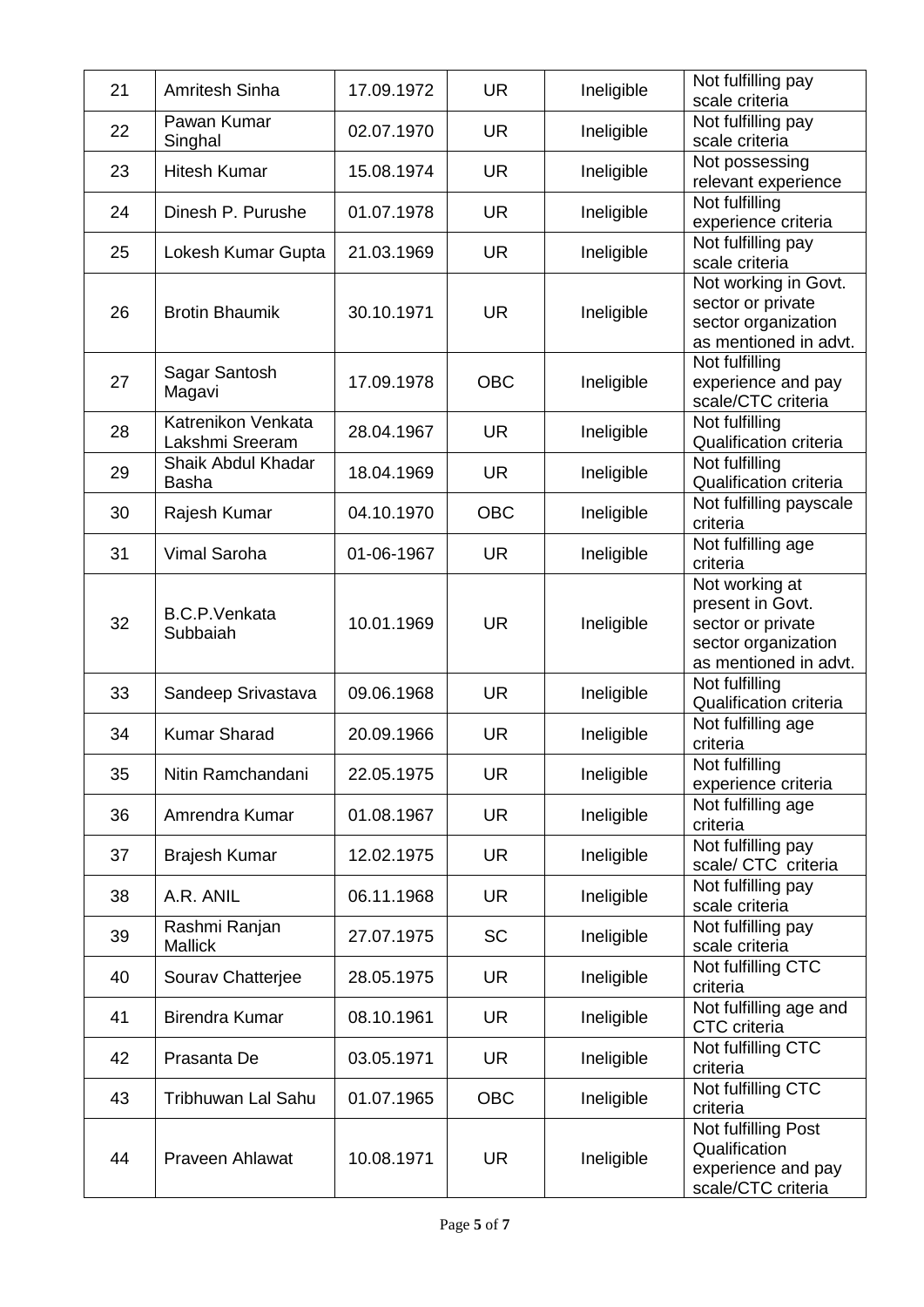| 45 | Ajay Prakash<br>Srivastava | 01.07.1970 | <b>UR</b> | Ineligible | Not fulfilling CTC<br>criteria and details<br>entered in application<br>not clear |
|----|----------------------------|------------|-----------|------------|-----------------------------------------------------------------------------------|
| 46 | Rajiv Sharma               | 01.12.1969 | UR        | Ineligible | Not possessing<br>relevant experience                                             |

### **D. Directions for Provisionally Eligible / Eligible Candidates :**

**Candidature of Shortlisted candidates is purely provisional subject to subsequent verification of original documents and also fulfilling the eligibility conditions as advertised.** 

**All eligible/provisionally eligible candidates** as per the table (A) specified above are requested to bring the following original testimonials, along with a set of self-attested photocopy, for document verification as per the schedule above at Ircon Corporate Office, C-4, District Centre, Saket, New Delhi-110017:

- (i) Matriculation Certificate (for age proof);
- (ii) Marksheets and Certificates of Civil Engineering Degree.
- (iii) Certificates of other professional qualifications, if any;
- (iv) **Certificates in proof of experience**, **clearly projecting the requisite experience indicating the length and nature of experience and work done, as per eligibility conditions/criteria**;
- (v) Certificates/Documents in support of **Pay-scale/CTC** clearly specifying the date from which it is effective.
- (vi) Certificate in support of claim of belonging to Schedule Caste, Schedule Tribe and Other Backward Classes, Ex-serviceman, where applicable.
- (vii) **If the candidate belongs to OBC**, a caste certificate issued in the current financial year only by a competent authority as applicable for appointment to the services in Govt. Of India. Please note that an OBC certificate issued in the current financial year only and in proper format as prescribe by Govt. of India, can be accepted as a current proof of your not belonging to "creamy layer" in the OBC.
- (viii) One Photo-identity-card like Aadhar Card, Driving-license, Passport or any other valid document with you for identification
- **(ix) Candidates serving in Central/State Government/ Public Sector Undertaking including Public Sector Banks/Autonomous Bodies etc. Including Departmental candidates are required to produce a "No Objection Certificate" from their present employer at the time of interview in original failing which, he/she will not be allowed to appear in the interview. However, in the event of difficulty in getting NOC from their parent department, they may submit an undertaking at the time of interview that they will not claim any service transfer benefits / protection of pay in case of their selection. Such candidate/candidates will be selected on Minimum of the pay scale.**
	- (x) Complete set of self-attested photocopies of all the above mentioned certificates.
	- (xi) Latest passport sized photograph.

### **(E) General Instructions:**

- (i) The candidates are once again advised to check their eligibility thoroughly before appearing for the interview to avoid disappointment at later stage. If any discrepancies are found at any stage of the recruitment process, the candidature of the candidate will be immediately cancelled.
- (ii) IRCON shall be free to reject any application at any stage of the recruitment process, if the candidate is found ineligible for the respective post. The decision of IRCON in all matters regarding eligibility of the candidates at all stages of selection and any other